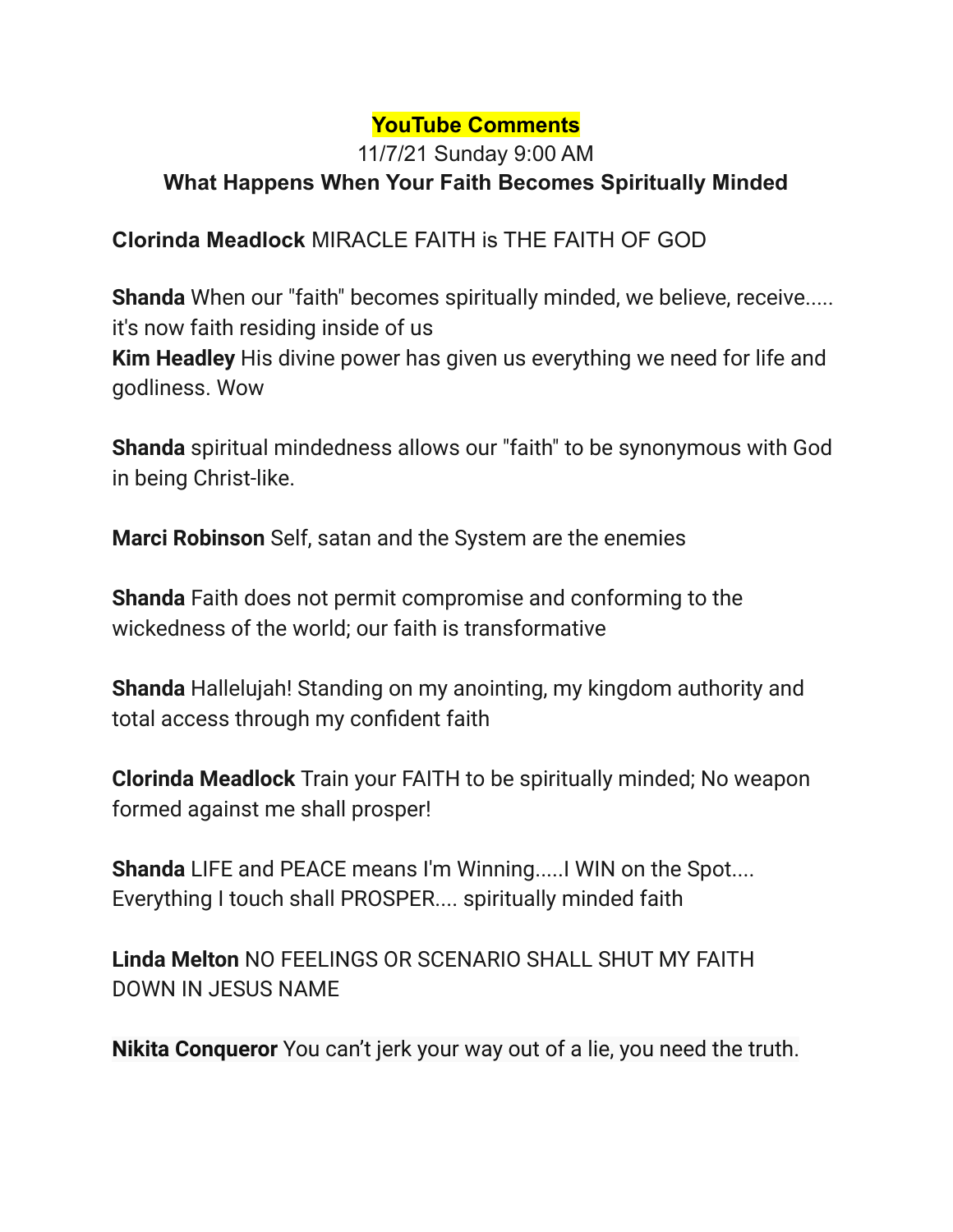**Shanda** It's time for my renewed mind and my faith to flow "fully" in the supernatural. Faith is a "supernatural" miracle working Rhema word

**Melanie Aubry** I want manifestation!

**Linda Melton** "MATURE IN THE MEASURE AND BRING MY MIND UP TO PAR IN THE WORD OF GOD

**Shanda** MANIFESTATION, APPLICATION, RESULTS through spiritual mindedness and "spiritual maturity"

**Shanda** Real "faith" seeks God and depends on the Holy Spirit leading.

**Saradenene Riola** YESI MADE IN HIS LIKENESS IMAGE

**Shanda** Supernatural Power to enlighten, transform and prosper because I'm a faith child of God

**Paula Woods** I'm coming up

**Marci Robinson** I WIN every TIME!!

**John Potter** i cant be defeated!!

**Shanda** We cannot live the Christian life in our own strength, emotions, carnality nor in the flesh.....Rise up in our RESURRECTION, restoration POWER

**Marci Robinson** I have Resurrected Faith!! Nothing can defeat ME!

**Marci Robinson** My Faith has POWER, LOVE and a SOUND MIND!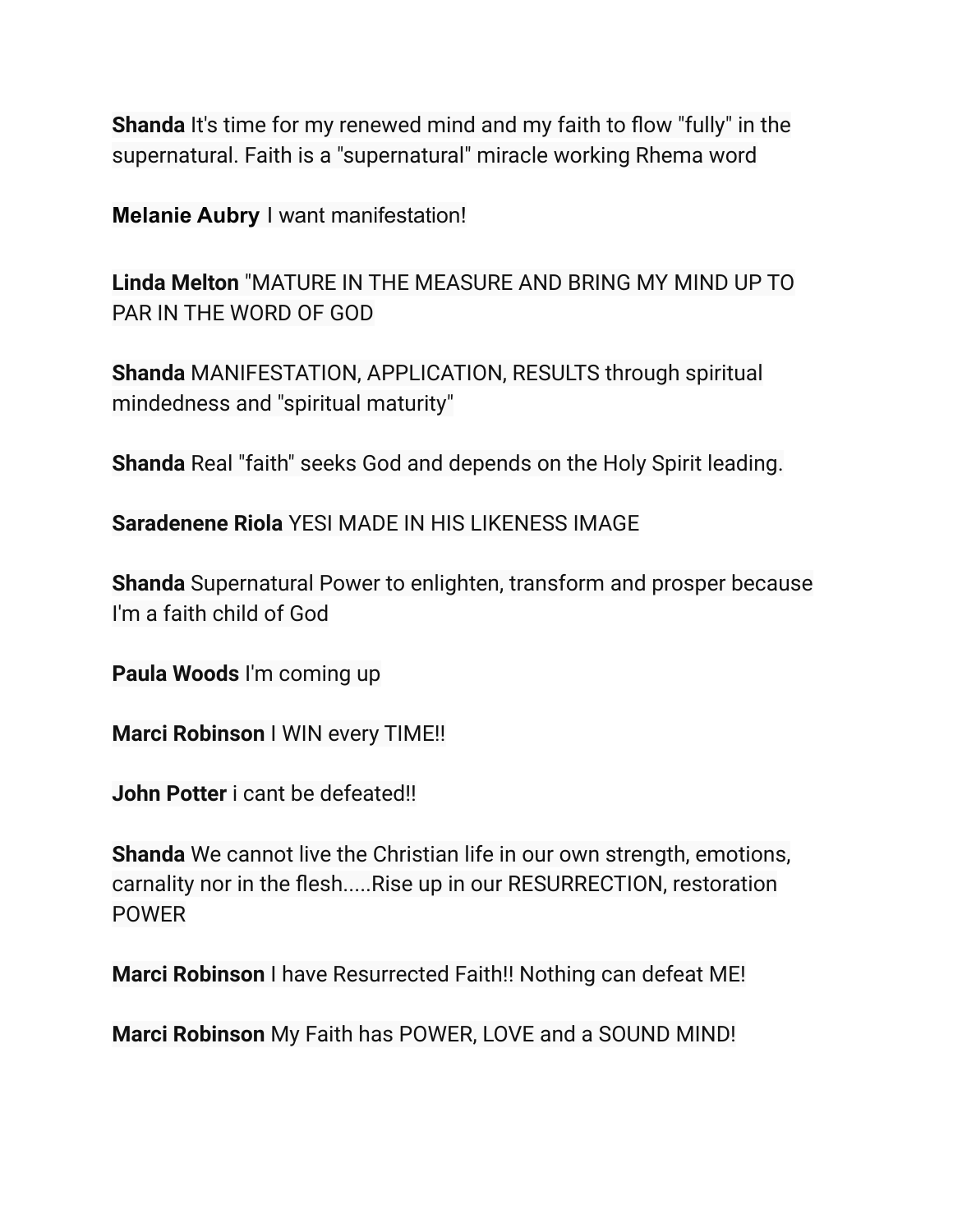**Shanda** RESURRECTION comes with revelation knowledge found in the Word of God

**Clorinda Meadlock** When you got it on you, You got it on you! PRAISE THE LORD!

**Agatha Hall** I know WHOSE I AM...!!! I am The RIGHTEOUSNESS OF GOD...!!!

**Judith Morometsi-Caine** Today is Resurrection Day in my life and family

**Christopher Jones** Amen ! we have to constantly and daily keep our minds renewed in the spirit of Faith !! Glory!! I got RESURRECTED FAITH on the inside of me!!!

**Marci Robinson** I focus on the Supernatural and NOT the problem!!

**Rose Hilliard** Amen I got helped

**Christopher Jones** Amen if we keep our mind and bodies in check we will experience supernatural miracles !!! Glory to God !!!

**Shana Dorron** yes sir I'm ready for my miracle Hallelujah

**Clorinda Meadlock** I had to walk out my testimony...VICTORY!

**Christopher Jones** if you can see it in your MIND, you can hold it in your reality !!